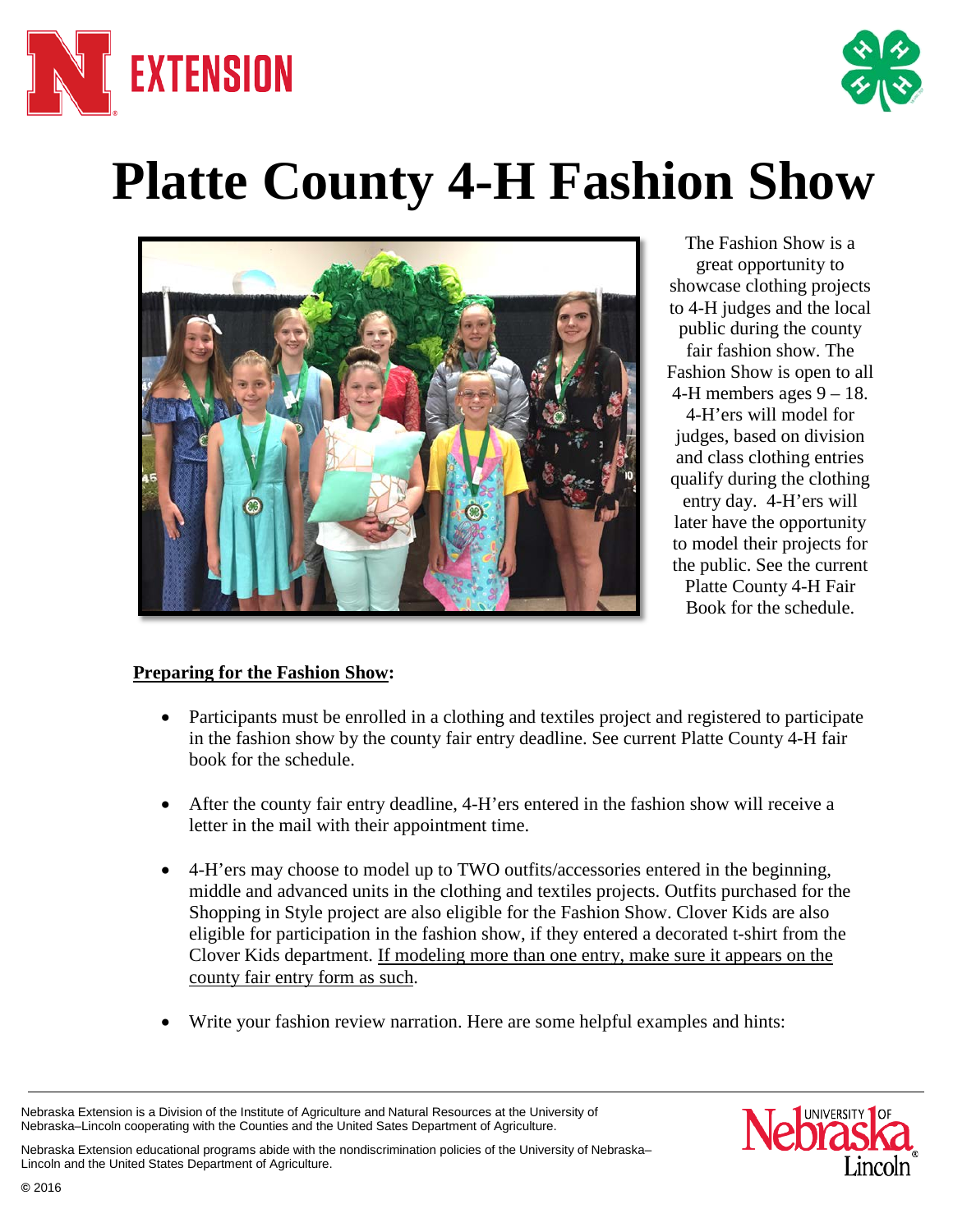



### **Writing a 4-H Fashion Show Narration**

The following are guidelines for writing an imaginative and informative 4-H fashion show narration. A fashion show narration helps both the model and the audience. It cues the model when to appear on stage, what fashion details to highlight and when to leave the stage. The narration tells the audience the 4-H'ers name, information about the garment, special features of the garment and other information that can help the audience identify with the model or garment.

**Please keep the narration brief.** A script of 30 seconds is great for most outfits. One word of caution – the commentaries should not be longer than the length of time the model is on stage.

In preparing the narration, **write light and lively descriptions that are highly informative.** Active words such as "stepping out ...", "in the spotlight is ...", and "ready for..." help keep the interest high.

**Point out one or two highlights** such as "detailed top stitching" or "combination of textures", and leave the rest to the eyes. An audience can easily see that the model is wearing a navy dress with navy shoes and navy bracelet. One can tell the accessory story by using phrases like, "...worn with matching accessories" or "... a mono-chromatic look."

**Use descriptive and exciting coloring terms** ... they vary from season to season, but blueberry, midnight, raspberry, wineberry, nutmeg, and cinnamon are lively terms for blue, black, red, wine, gold and brown.

#### What to put in the Commentary (\*optional)

- 1. Lead sentence should introduce the model by name, town or 4-H club, and describe the outfit in general.
- 2. A brief outfit description. Analyze the garment. Give the details of the garment following a logical sequence such as the top of the garment to the bottom, front to back, outside to inside.
- 3. One new learning experience while selecting, constructing, or modeling the outfit.
- 4. \*Accessories selected.
- 5. \*Original ideas the model has used, techniques, trim, etc.
- 6. \*How the garment reflects the current fashion scene.
- 7. \*Amount of money saved or why he/she decided to make this outfit or buy it.
- 8. \*Special advantages or features of this particular garment such as where it will be worn, versatility, and ease of care.
- 9. \*The 4-H background and special interests of the model.
- 10. \*School and grade this fall.
- 11. \*Awards won (school and 4-H).
- 12. \*Other 4-H projects the 4-H'er enjoys.
- 13. Closing sentence.

Nebraska Extension is a Division of the Institute of Agriculture and Natural Resources at the University of Nebraska–Lincoln cooperating with the Counties and the United Sates Department of Agriculture.

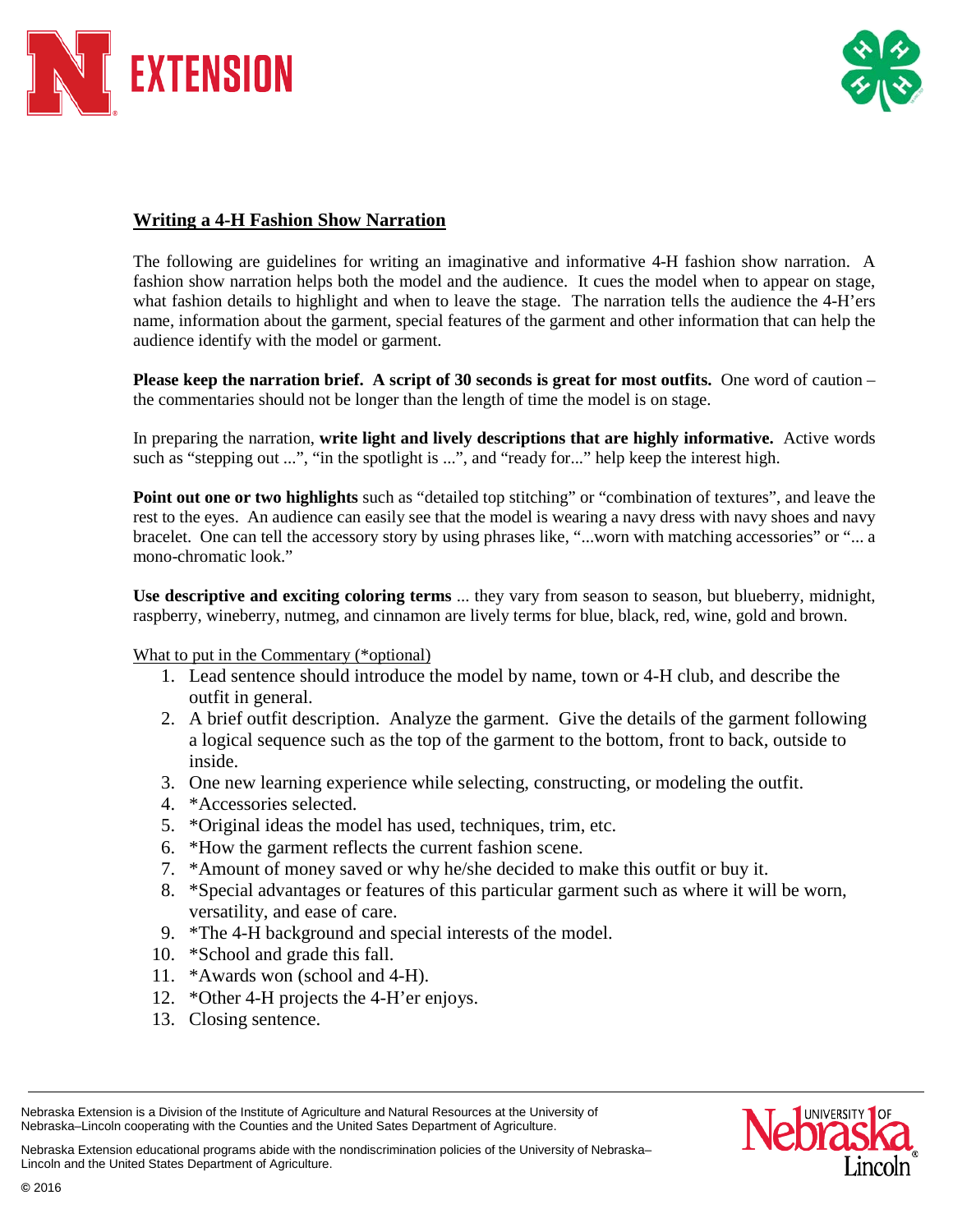



# **4-H FASHION SHOW NARRATION EXAMPLES**

#### **Example 1:**

Picnic baskets and straw-brimmed hats come to mind upon seeing Dunbar's Lisa Smith in this confectionary colored delight. Lisa's loose fitting dress of polyester and cotton features top stitching, a new skill learned for Lisa. An elasticized waistline is hidden by a self-belt that buttons in the back, which completes the "cake and frosting" appearance of this lovely outfit. Lisa is a member of the Lucky Clovers 4-H Club.

# **Example 2:**

Dan White wears this grey European-cut, double-breasted suit he made from 100% wool. Dan sewed with wool for the first time this year and learned how to press the seams. The fullercut, athletic fit is perfect for this high school junior, who will be a starter on the Columbus High football team this fall.

#### **Example 3:**

When Jennifer Snow goes to garage sales and auctions, she likes to collect handkerchiefs and old linens. For less than \$10, she gathered enough 1930's and 1940's hankies to piece the fabric for this vest. Jennifer fused the handkerchiefs to the muslin vest pieces and then stitched along the edges to hold them permanently in place. Finally she assembled the vest. Isn't Jennifer's vintage vest a great heirloom treasure?

# **Example 4:**

When the cold wind blows, Eric Jones will be warm and snug in these cozy clothes. The red sweatshirt and sweatpants are made of cotton. Eric enjoyed working for the first time with the heavier and thicker fabric. This will make a great outfit for those cool Nebraska football games!

#### **Example 5:**

"Plum-crazy!" might describe the reaction of Maria Gonzales's friends to her picture perfect pullover, poly-cotton print dress. Side skirt pockets, a ruffled bodice and full, banded, elbow-length sleeves accent this 4-H'ers creation. Maria of Lindsay created balance in her outfit with a self-styled wrap belt for that "just right" finishing touch.

#### **Example 6:**

Short and sweet - that's the cool summery look of Platte County's Wendy Moore. Wendy chose khaki sports-cloth for these elasticized shorts. The red-orange jungle print top looks cute and cool with its open neck and cap sleeves. Keeping things cool. . . that is what Wendy is all about!

Nebraska Extension is a Division of the Institute of Agriculture and Natural Resources at the University of Nebraska–Lincoln cooperating with the Counties and the United Sates Department of Agriculture.

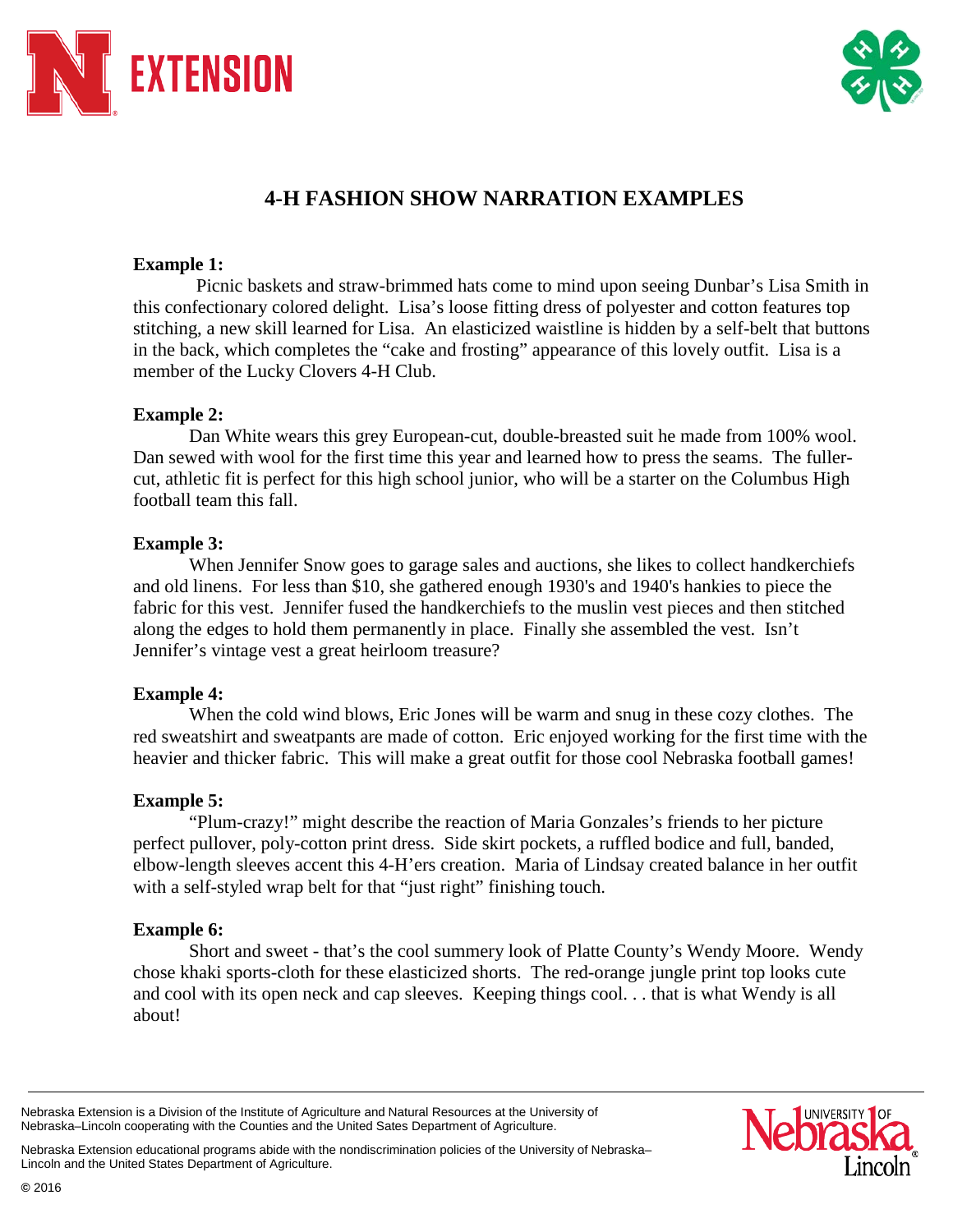



# **County Fair Clothing Entry Day:**

- For beginning, middle and advance sewing units, fashion show narration forms must be turned in at judging check – in. Fashion show narration forms the Clover Kids will be due to the Extension office one week before clothing entry day.
- Double check that you have everything you need before coming to the modeling event
	- o Your garment, clean and pressed,
	- oShoes that are cleaned and polished,
	- oIf you are wearing hose two pairs, just in case,
	- o Accessories:
	- Jewelry a necklace and/or bracelet as appropriate,
	- Scarf needs to add to outfit, not distract,
	- Purse skip the purse when modeling for both the judge and the public,
	- oCurling iron for touch ups,
	- o Hairspray, and
	- o Deodorant.
	- oShampoo and brush your hair. Style your hair appropriately for outfit.
	- oBrush your teeth.
	- o Apply makeup appropriate for age and outfit; sometimes lip gloss only is perfect.
	- o Have your hands clean, and fingernails clean or polished.
	- oSpit out any gum before you model before the judge.
	- o Keep standing once you have your garment on, do not sit down! You want your clothes to stay wrinkle free!
	- o Have FUN!
- Model for the judge!

When your sewing project is finished, you are ready to show others what you have made. If you have good posture, poise, and confidence, you'll do a better job of showing others your finished projects.

Good posture is the first step in effective modeling. Standing with good posture, you should be able to "see" an imaginary straight line from the bottom of your ear down to your ankle. It's important to stand tall with your head erect, chest and rib cage high, stomach flat and knees relaxed. Keep your weight balanced on both feet. Relax your arms at your sides.

#### **Modeling for the Judges**

Walk

- $\checkmark$  Your walk reveals shyness or confidence.
- $\checkmark$  Practice with the shoes you will wear for the Fashion Show.
- $\checkmark$  Walk with poise. Reach with your front foot; push with your back foot.

Arms

- $\checkmark$  Keep arms loose and easy, hanging close to the body.
- $\checkmark$  To give an uncluttered view of the garment, keep your hands away from the front and back of your body.

Nebraska Extension is a Division of the Institute of Agriculture and Natural Resources at the University of Nebraska–Lincoln cooperating with the Counties and the United Sates Department of Agriculture.

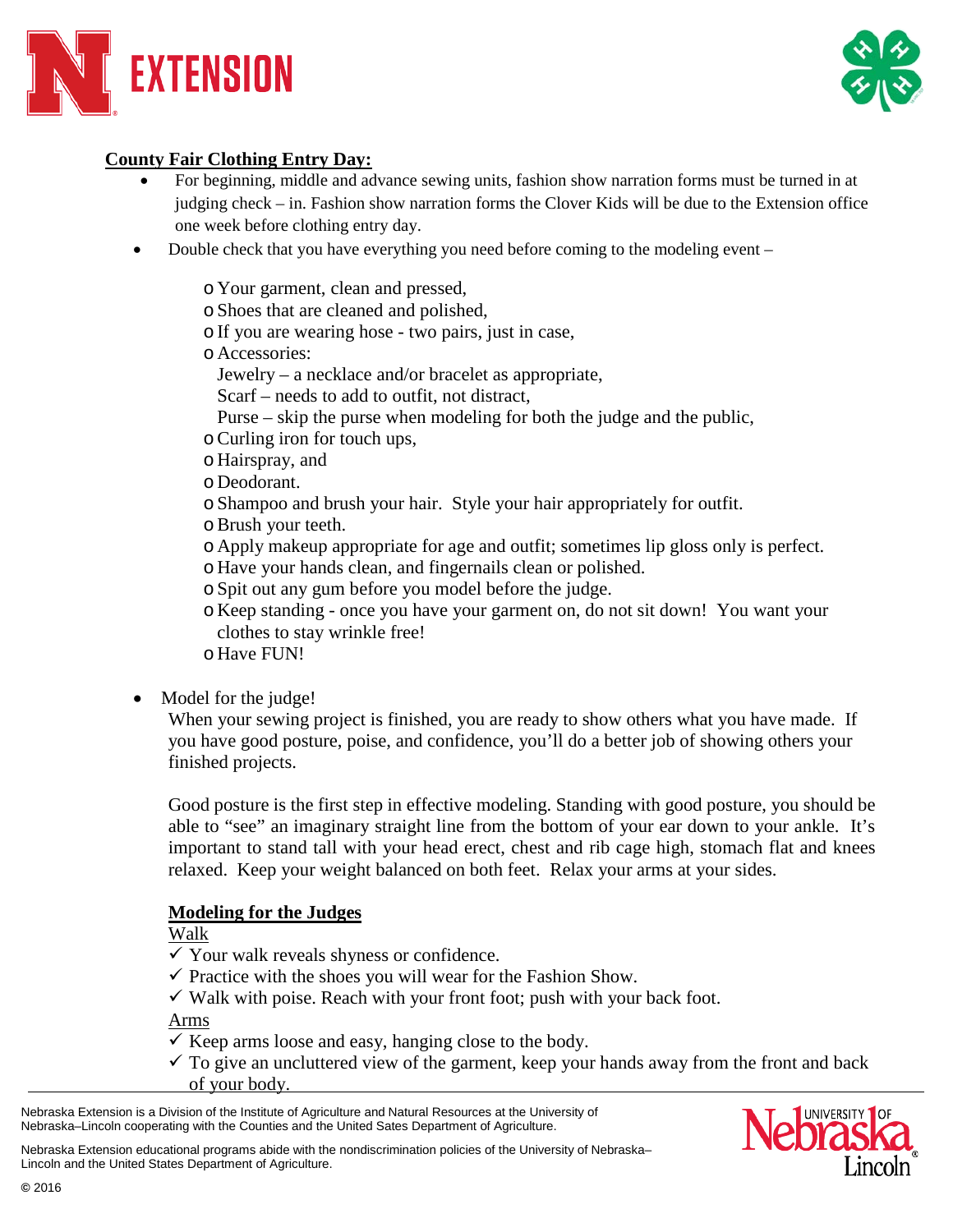



Smile

 Smile! A warm, happy smile can make you feel better and can be a personal greeting to the people you meet.

Pivot **–** a turn models use when walking the runway to show all sides of the garment "T" POSITION





Half Pivot – begin with your feet in a "T" position, lift heels slightly, pivot in the direction of the back foot. Pause. Pivot back to the original position. Toes never leave the floor. Full Pivot – begin with feet in the "T" position. (1) Lead with the forward foot, and take a small step placing one foot in front of the other and lifting heels slightly; (2) pivot around on the balls of the feet in the direction of the back foot; (3) pull the heel of the front foot into the other foot, resuming your stance. (4) Pause.

- Call backs may be held for middle, advance and Shopping in Style participants. Stay in the fashion show area until call backs are over to ensure you don't miss it!
- Be ready to answer these questions for the fashion review judge:
	- o Where do you plan to wear this outfit?
	- o What is one thing you learned?
	- o What sewing experiences have you had?
	- o Why do you sew? Fit? Originality? Cost?
	- o What was a new technique for you in sewing this garment?
	- o Where did you purchase the fabric?
	- o What alterations if any did you have to make to the pattern? (Some alterations are advanced level.)
	- o What have you sewn before?
	- o What surprised you about making this?
	- o Which technique did you find the easiest?
	- o Which technique did you find the most difficult?
	- o What is your next sewing project?
	- o How do you think your constructed garment compares with purchased garments? (Answers may go back to the three criteria listed above in bullet 4)
- 4-H'ers who model for a judge must also follow through with a judging interview for construction (except for the Shopping in Style project) in order to receive their ribbon and premium for either entry.

Nebraska Extension is a Division of the Institute of Agriculture and Natural Resources at the University of Nebraska–Lincoln cooperating with the Counties and the United Sates Department of Agriculture.